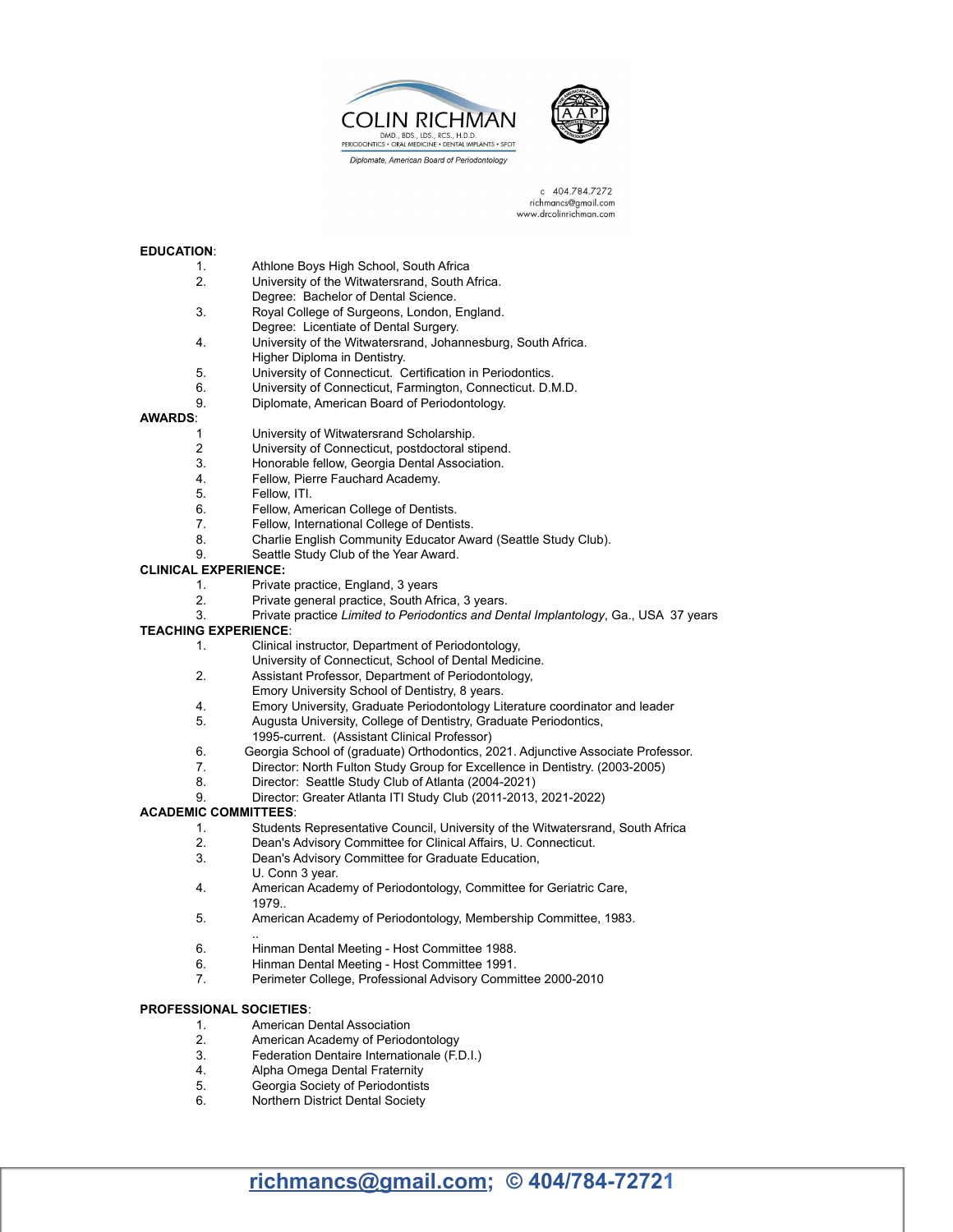



c 404.784.7272 richmancs@gmail.com www.drcolinrichman.com

- 7. Pierre Fouchard Academy
- 8. ITI<br>9. Se

## Seattle Study Club

# **CONSULTANTSHIPS**:

## 1. Honorary Consultant and Practitioner - Johannesburg Geriatric Hospital,

- Sandringham, Johannesburg, South Africa.
- 2. Honorary Consultant and Practitioner Coronation Dental Infirmary.
- 3. Honorary Consultant and Practitioner Kensington Orphanage, South Africa
- 4. Georgia State Retardation Center, Doraville, Georgia, January 1980.<br>3. Perimeter College Dental Hygienists Advisory Committee. 2001.
- 3. Perimeter College Dental Hygienists Advisory Committee. 2001.
- 4. Director: Seattle Study Club of Atlanta. 2004 2020
- 5. Director: Greater Atlanta ITI Study Club. 2011 2013; 2020-present

### **COMMITTEES**:

- 1. Chairman, Georgia Society of Periodontists Annual Scientific Session, 1984.
- 2. President, North Fulton Dental Study Club, 1980.
- 3. President, Georgia Society of Periodontists, 1987.
- 4. President, North Fulton Dental Study Club, 1991.
- 5. Program Chairman, Alpha Omega Intl. Convention, Atlanta, December 1993.<br>6. Program Chairman. Alpha Omega Atlanta Chapter. 1993.
- 6. Program Chairman, Alpha Omega Atlanta Chapter, 1993.<br>7. Board of Trustees: Yeshiya Atlanta 1997-2002
- 7. Board of Trustees; Yeshiva Atlanta 1997-2002
- 8. Vice president recruitment committee, Yeshiva Atlanta High School, 2001-2003
- 9. Program Chairman, Georgia Society of Periodontics 1986-1989<br>10. Executive Council: Southern Academy of Periodontics
- Executive Council; Southern Academy of Periodontics
- 11. Periodontal Advisory Committee; Perimeter College, School of Dental Hygiene 1999 present
- 12. American Academy of Periodontology; Practice Affairs Committee (2006-2012)

### **PRIVATE PRACTICE**:

- 1. July 1970-December 1972, White chapel, London, England.
- 2. January 1973-December 1976, Johannesburg, South Africa.
- July 1980-2019, Roswell, Georgia.

### **PUBLICATIONS**:

- 1. Richman, C. S. (1968). Editorial. The time has come for a change in the field of dental education. *Diastema, 2*(3), 5.
- 2. Richman, C.S. (1971), Editorial; Diastema #7;5.
- 3. Richman, C.S. (1971), Recurrent Aphthous Ulceration of the Mouth; Diastema #7,39.Richman, C.S. Robertson, P.B., Trummel, C.L., Patters, M.R., (1979), Induction of Macrophage Collagenase by Products of A. Viscosus; I.A.D.R. Abstract #107.December (1978) -
- 4. South African Society of Periodontology. "Current Concepts on the Pathogenesis of Periodontal Disease".
- 5. Richman, C.S. (1979). I.A.D.R. meeting, New Orleans. "Induction of Macrophage Collagenase by Products of A. Viscosus."
- 6. Richman, C. S. (2002). Contemporary Periodontics: The State of the Art The Standard of Care. GDAction.
- 7. Richman, C. S. (2011). Is Gingival Recession a Consequence of an Orthodontic Tooth Size and/or Tooth Position Discrepancy? "A Paradigm Shift". Compendium of Continuing Education in Dentistry, Vol 32, #1 P 62-69)
- 8. Richman, C. S. (2017). Dental Space Deficiency Syndrome: An Anthropological Perspective. Compendium, March 2017 Vol 38, No. 9, P180
- 9. Gray, J; Richman, CS, (2018), Pre-Orthodontic Periodontal Augmentation for Lower Incisor Advancement in Adolescent patients. J Cl. Ortho.Vol L11, #10, 2018 P513.
- 10. Haggard, C. A., Pumphrey, B. J., **Richman, C. S.**, Peacock, M. E., & Stern, J. K. (2019). Enhancing periodontal regenerative outcomes with simultaneous orthodontic tooth movement. *Compendium of Continuing Education in Dentistry, 40*(1), 36-44

**MISCELLANEOUS**:

Editor, "Diastema" 1068-1969 (An annual academic and clinical publication of the University of the Witwatersrand, School of Dentistry).

**LICENSES**:

- 1. South African Medical and Dental Council
- 2. British Dental Council